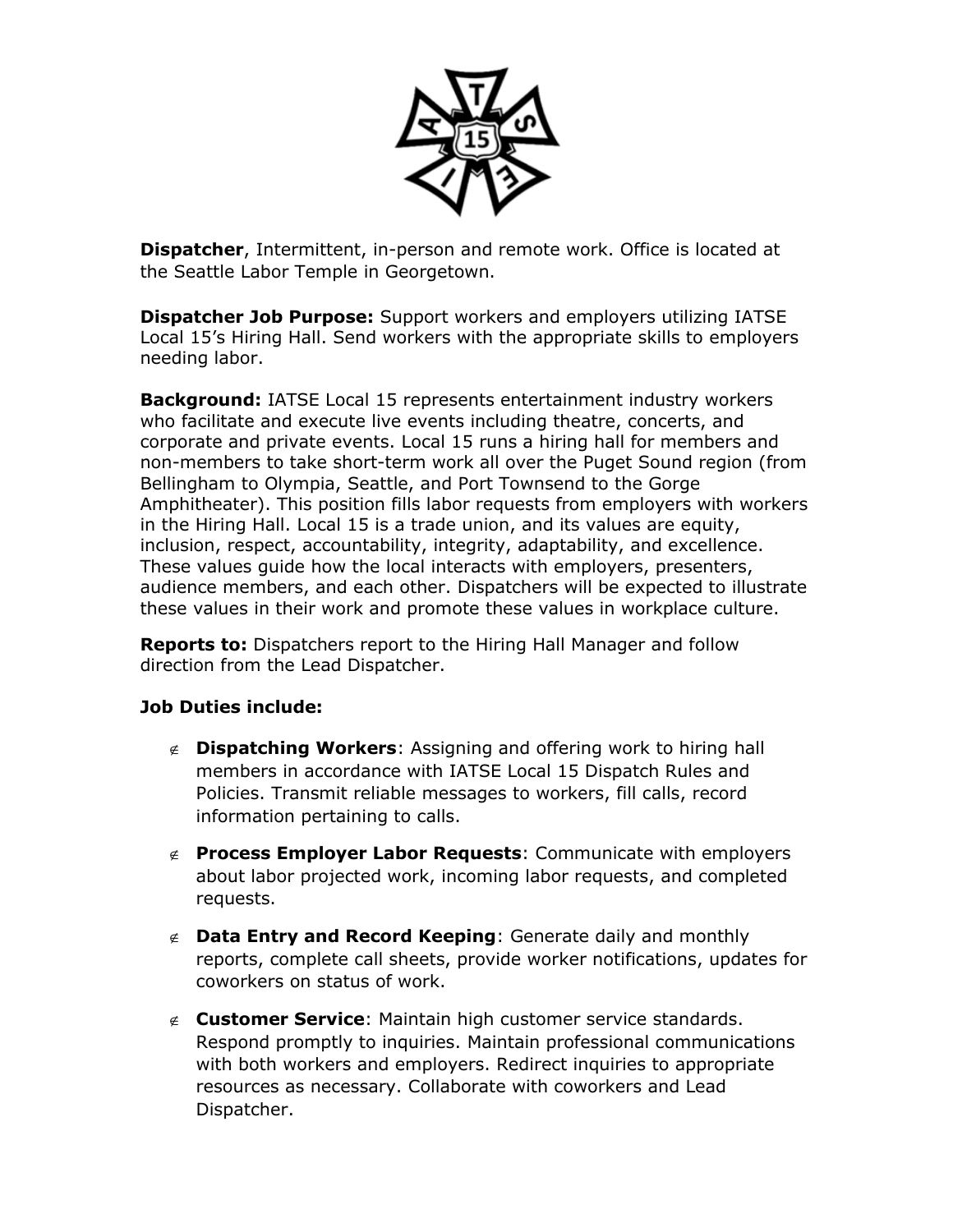**Other**: Follow the direction of the Lead Dispatcher and Management. Seek guidance on Dispatch Rules and Policies, follow directives from Membership. Other duties as assigned consistent with the Collective Bargaining Agreement.

## **Skills and experience to be successful include:**

- $\epsilon$  Experience working in an office setting
- $\epsilon$  Excellent time management and organizational skills
- $\epsilon$  Ability to communicate & collaborate in a diverse atmosphere of workers and employers effectively & efficiently
- $\epsilon$  Experience in the live events industry a plus

## **Requirements to qualify include:**

- $\epsilon$  Type 45 words per minute
- $\epsilon$  Attention to detail and the ability to multi-task
- $\notin$  Proficiency in Microsoft Office, including SharePoint, Outlook, Word, and Excel; helpful to know Teams and Forms
- $\epsilon$  Literacy with communication tools and applications such as: Microsoft 365, Zoom, text messaging, and social media platforms.

## **Qualities we are looking for in a candidate include:**

- $\epsilon$  Interpersonal Skills the ability to interact and communicate effectively with others, and to establish and maintain excellent working relationships; communicate effectively with people from many different backgrounds, from executives at organizations to workers with marginalized backgrounds.
- $\epsilon$  Task Management- effectively and efficiently manage and complete work to support a growing organization.
- $\epsilon$  Knowledge of the entertainment industry the degree to which candidates have industry-specific knowledge necessary to provide the appropriate quality and quantity of work in a timely and efficient manner
- $\epsilon$  Collaboration the ability and desire to work with many different stake holders to contribute to the overall goals and objectives of Local 15
- $\epsilon$  Transparency & Accountability willingness to be open and honest, and to acknowledge and learn from mistakes while maintaining appropriate confidentiality

**Schedule:** Variable. This job is an intermittent position represented by CWA Local 7800. Dispatch is open from 8am-7pm seven days a week, and Dispatchers work in the office between 7:30am and 7:30pm and remotely during when needed outside of office hours providing support to workers and employers who have shifts starting outside of regular office hours. Availability during office hours, nights and weekends preferred but not required.